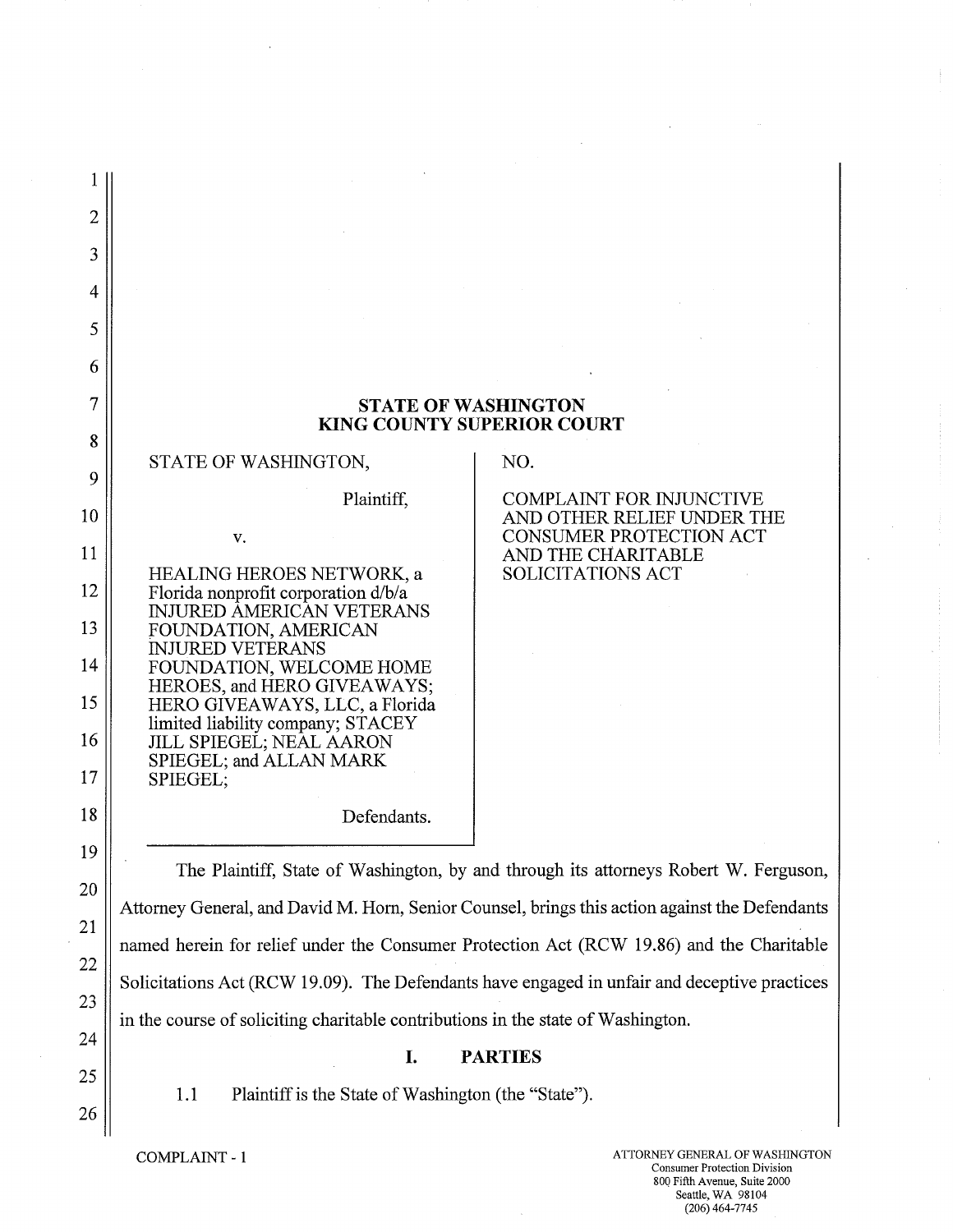1 1.2 Defendant Healing Heroes Network ("Healing Heroes") is a Florida nonprofit  $2$  (corporation formed in 2008. It filed dissolution papers in December 2017, although some if its 3 lactivities continued on into 2018. Defendant Healing Heroes Network solicited donations, 4 1purchases and sweepstakes or prize entries nationally, including in Washington, through a 5 1combination of telemarketing, direct mail, websites, and local fundraising events, most of these 6 1conducted nationally by third party commercial fundraisers retained and authorized by Healing 7 Heroes. Healing Heroes represented that proceeds would provide medical care to veterans injured 8 ||in Iraq and Afghanistan after 9/11, direct aid to returning soldiers in need of financial assistance, 9 and computer tablets to certain injured veterans. Healing Heroes has also done business under the 10 Inames Injured American Veterans Foundation; American Injured Veterans Foundation; Welcome 11 Home, Heroes; and Hero Giveaways. Healing Heroes' principal place of business was in Palm 12 Harbor, Florida.

13 1.3 Defendant Hero Giveaways, LLC is a Florida limited liability company formed in 14 (January 2018. It is a for-profit company that since January 2018 has solicited purchases of t-shirts 15 and decals with patriotic themes from its website, which was previously one of the websites 16 | maintained by Healing Heroes. On this website, Hero Giveaways, LLC has implied that it is 17 lHealing Heroes and expressly represented that purchases would provide medical care to wounded 18 Defendant Hero Giveaways, LLC is a Florida limited liability company that has solicited  $19$  ||purchases nationally, including in Washington. Its principal place of business is in the office 20 Ipreviously occupied by Healing Heroes Network in Palm Harbor, Florida.

21 1.4 Defendant Stacey Jill Spiegel ("Stacey Spiegel") was Executive Director of 22 Healing Heroes Network from its formation in 2008 to its dissolution in 2017, and is now 23 Managing Member of Hero Giveaways, LLC. Stacey Spiegel approved or participated in 24 creating and communicating some or all of the deceptive solicitations of both organizations. 25 Defendant Stacey Spiegel resides in Palm Harbor, Florida. Neal Spiegel is her son. Allan Spiegel  $26 \parallel$  is her husband.

COMPLAINT - 2 ATTORNEY GENERAL OF WASHINGTON Consumer Protection Division 800 Fifth Avenue, Suite 2000 Seattle, WA 98104 (206) 464-7745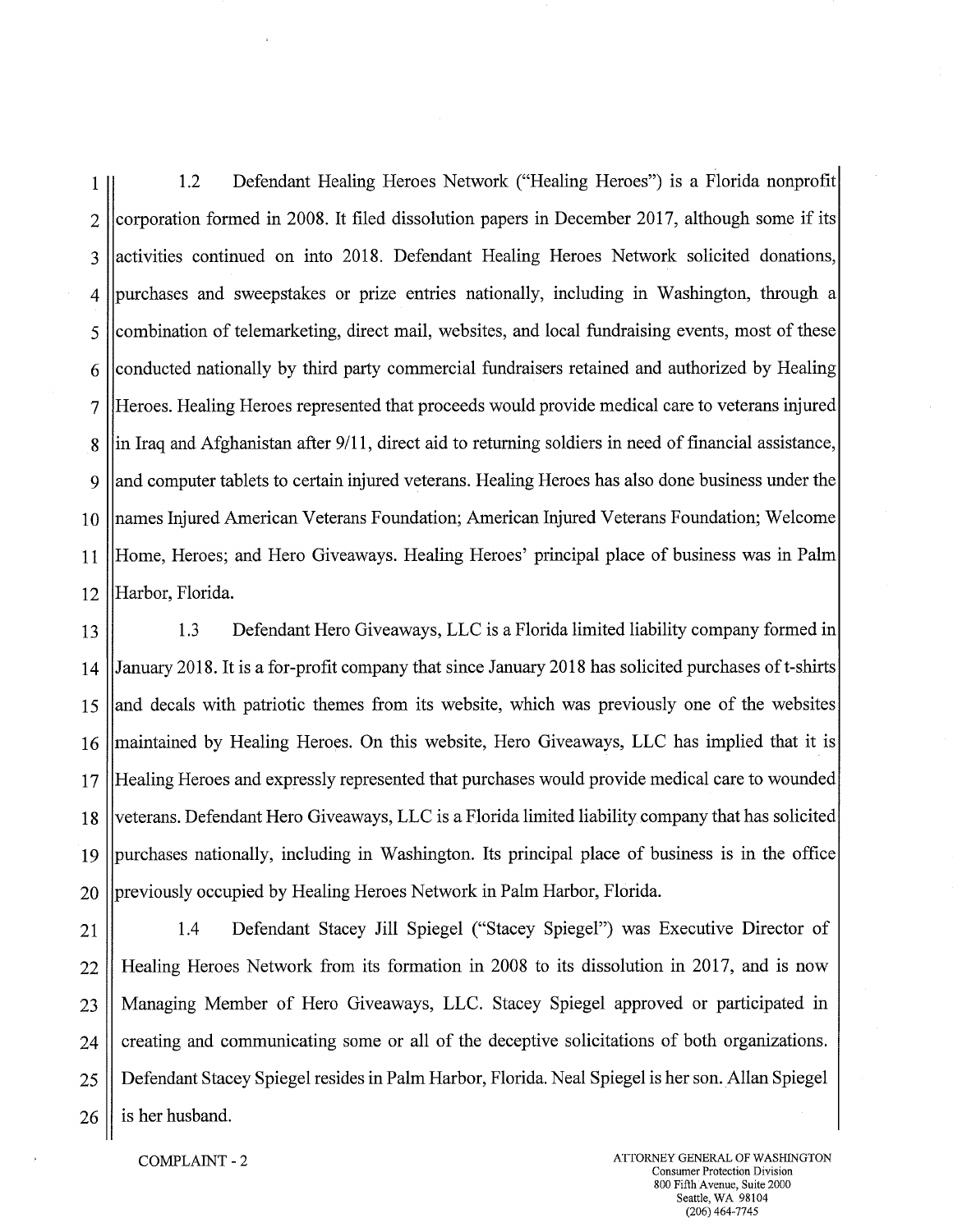1 1.5 Defendant Neal Aaron Spiegel ("Neal Spiegel") was Project Manager of Healing 2 Heroes for several years through its dissolution in 2017, and participates in managing and 3 || operating Hero Giveaways, LLC. He also represents himself as the owner of Hero Giveaways, 4 LLC. Neal Spiegel approved, created or substantially participated in creating and communicating 5 || some of the deceptive solicitations of both organizations. Neal Spiegel is the son of Stacey and 6 | Allan Spiegel. He resides in or near Palm Harbor, Florida.

7 1.6 Defendant Allan Mark Spiegel ("Allan Spiegel") was President of the Board of 8 Directors of Healing Heroes Network from its formation through its dissolution in 2017. Allan 9. Spiegel participated in board meetings, approved some of the deceptive solicitations made by 10 Healing Heroes, and signed business documents such as contracts with commercial fundraising 11 companies. He is husband of Stacey Spiegel and father of Neal Spiegel. Defendant Allan Spiegel 12 | resides in Palm Harbor, Florida.

13 1.7 The term "Defendants" in this Complaint refers collectively to all defendants in 14 paragraphs 1.2 through 1.6, as well as their agents, servants, employees, or representatives.

## 15 **II. JURISDICTION AND VENUE**

16 2.1 The State files this Complaint pursuant to its authority under the Consumer 17 || Protection Act, RCW 19.86, and the Charitable Solicitations Act, RCW 19.09. The Attorney 18 General has authority under RCW 19.86.080 to prevent and restrain violations of the Consumer 19 Protection Act. The Attorney General has authority under RCW 19.09.340 to prevent and  $20$  | restrain violations of the Charitable Solicitations Act.

21 2.2 This Court has personal jurisdiction over Defendants under RCW 19.86.080, and 22 1 RCW 19.09.340. Defendants have submitted themselves to the jurisdiction of this Court by  $23$  engaging in the conduct set forth in this Complaint in the State of Washington, including in King 24 County. Specifically, Defendants have engaged in conduct in King County and elsewhere in the 25 State of Washington that violates the Consumer Protection Act and the Charitable Solicitations  $26$  | Act.

COMPLAINT - 3 ATTORNEY GENERAL OF WASHINGTON Consumer Protection Division 800 Fifth Avenue, Suite 2000 Seattle, WA 98104 (206)464-7745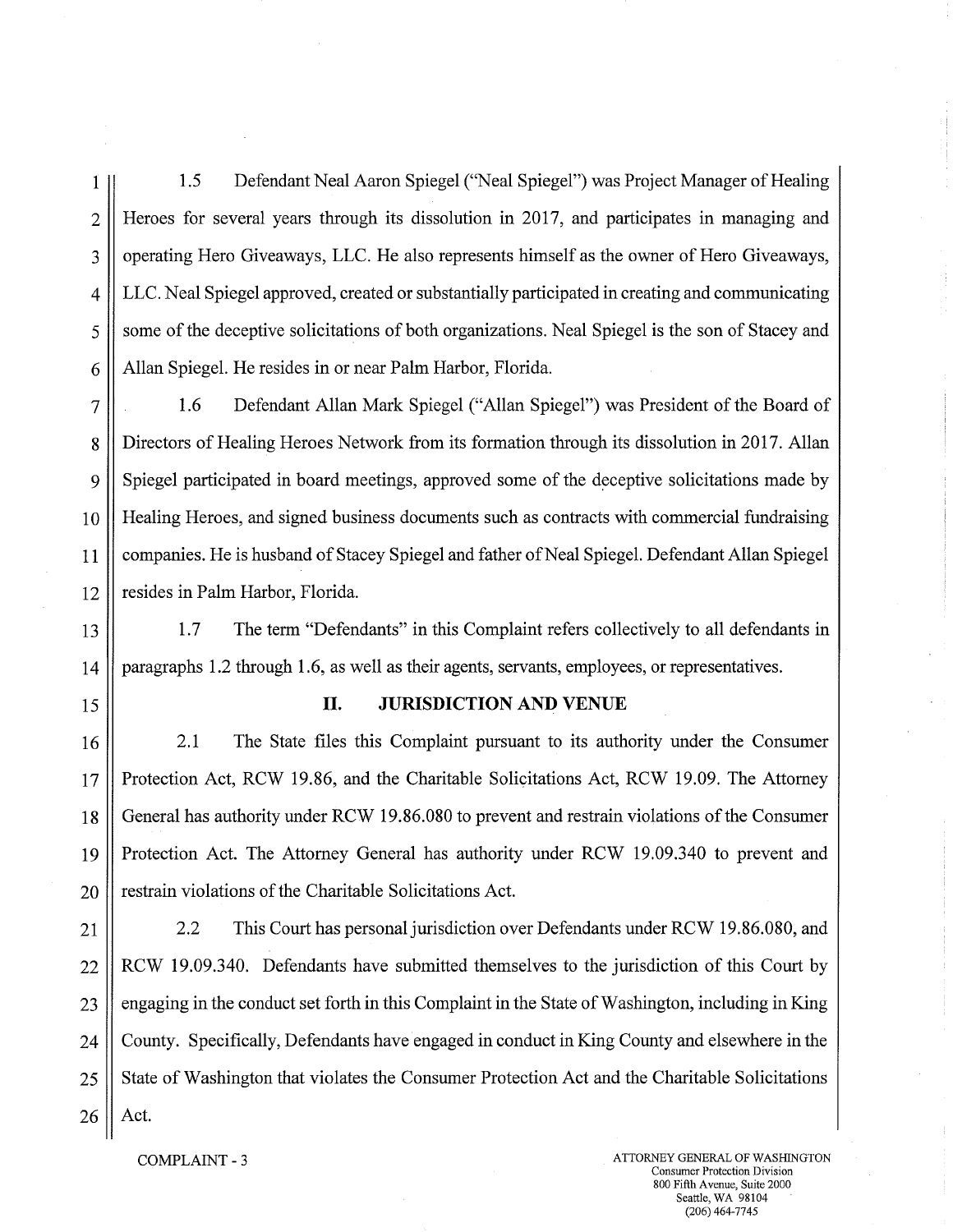1 2.3 This Court has subject matter jurisdiction over this action pursuant to 2 | RCW 19.86.080 and RCW 19.86.140.

3 2.4 Venue is proper in King County pursuant to RCW 4.12.020 and RCW 4.12.025. 4 Defendants have solicited and received donations from thousands of individuals all over the state 5 | of Washington, including in King County.

6 2.5 Defendants Stacey Spiegel, Neal Spiegel, and Allan Spiegel serve or have served 7 || as officers or directors of the corporate defendants. Corporate officers who participate in the 8 wrongful conduct alleged in this Complaint, or with knowledge have approved of the wrongful 9 conduct alleged in this Complaint, are individually liable for such wrongful conduct. *State v.*  10 *Ralph Williams' North West Chrysler Plymouth, Inc.,* 87 Wn.2d 298, 322, 553 P.2d 423 (1976).

## 11 **III. FACTS**

12 3.1 Defendants Stacey and Allan Spiegel formed Defendant Healing Heroes in 2008. 13 Based on the experiences of Allan Spiegel, a neurologist, their goal was to raise money to provide 14 hyperbaric oxygen treatment and other treatments to injured war veterans, especially those with 15 post-traumatic stress disorder and traumatic brain injury, as they believed the Veterans 16 Administration either did not provide or approve these treatments or that that the V.A.'s approval  $17$  | took a very long time.

18 3.2 To raise money, Healing Heroes retained some professional fundraising 19 companies that make telephone calls and send letters to members of the public asking for 20 donations. Their telemarketing firms also retained a number of subcontractors. In addition, 21 Healing Heroes created some of its own websites, from which it sold merchandise or invited 22 || prize entries. Through the professional fundraisers, and, to a lesser extent, directly through its 23 | | own websites, Healing Heroes solicited donations and purchases from consumers throughout the 24 United States including in the state of Washington from 2008 or 2009 through at least the end of  $25 \parallel 2017$ .

26

COMPLAINT - 4 ATTORNEY GENERAL OF WASHINGTON Consumer Protection Division 800 Fifth Avenue, Suite 2000 Seattle, WA 98104 (206)464-7745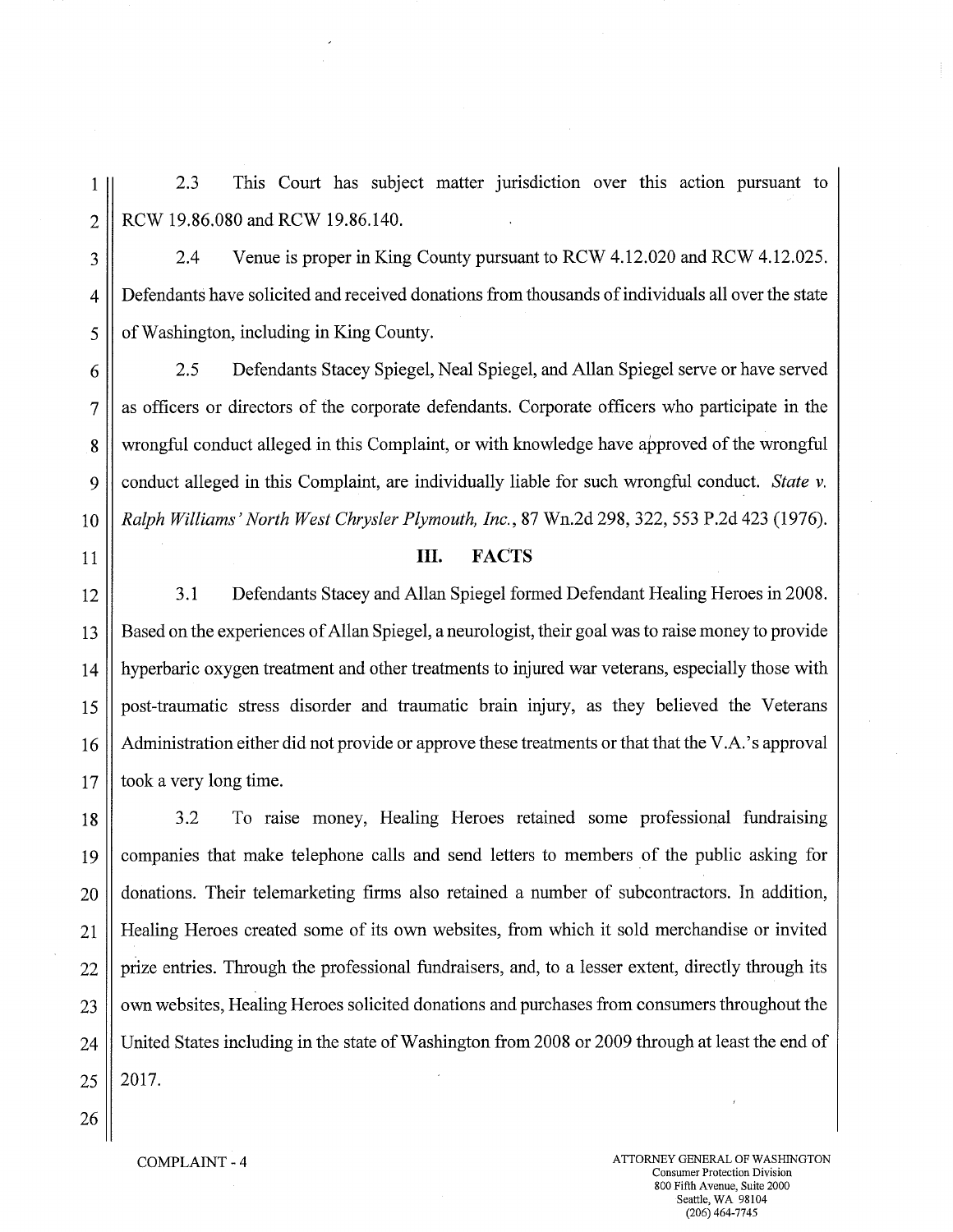1 3.3 The commercial fundraisers drafted telemarketing scripts and fundraising letters, 2 || and Healing Heroes and Stacey and Allan Spiegel approved them. Telemarketing scripts made 3 || appeals such as this: "Tragically since  $9/11$  we have lost over six thousand of our American 4 Soldiers in Iraq and Afghanistan. Sadly, these same injured veterans that protected our country 5 | | overseas are being forgotten as they return home. Healing Heroes is a non profit organization 6 that assists these wounded veterans with their injury recovery. The Healing Heroes Network, 7 Inc. is also hoping to count on your support in this fundraiser." When potential donors indicated 8 S Some interest in Healing Heroes, they received a letter from Healing Heroes like the one sent to 9 a resident of Kennewick, Washington (Exhibit A to this complaint). This 2016 letter, approved 10 by Stacey Spiegel, talked about the thousands of servicemembers injured in the war on terror. 11 || "Often these men and women are unable to receive the medical treatments that would help them  $12$  return to a productive civilian life.... Through a nationwide network of medical professionals 13 willing to provide services, Injured American Veterans Foundation provides financial assistance, 14 for services not covered, or delayed under the U.S. Department of Veterans Affairs benefits 15 System.... Our programs are successfully changing lives, and you can help these wounded 16 warriors . . . . " The letter then asks for a donation.

17  $\vert$  3.4 Another fundraising letter (Exhibit B to this Complaint), which was signed by 18 Stacey Spiegel, is headed, "PAYOUT DECISION REQUEST." It asks the recipient to choose 19 how he wishes to receive the \$10,675.29 Grand Prize: by check or by wire transfer. The letter 20 begins, "Dear Robert, Congratulations on your recent confirmation as the sole holder of 21  $\parallel$  \$10,675.29 Prize ID 3310OH. This is a significant accomplishment since the winning Prize ID 22 has already been determined." The letter goes on to urge Robert to submit his "payment" 23 preference"—check or wire—before the looming deadline. At the bottom of the page, the 24 | PAYOUT DECISION REPLY FORM requests a donation to "Welcome Home Heroes" to "help 25 America's wounded veterans." The back of the reply form states that Welcome Home, Heroes, 26 | is a program of Healing Heroes Network that "will provide help to military families of wounded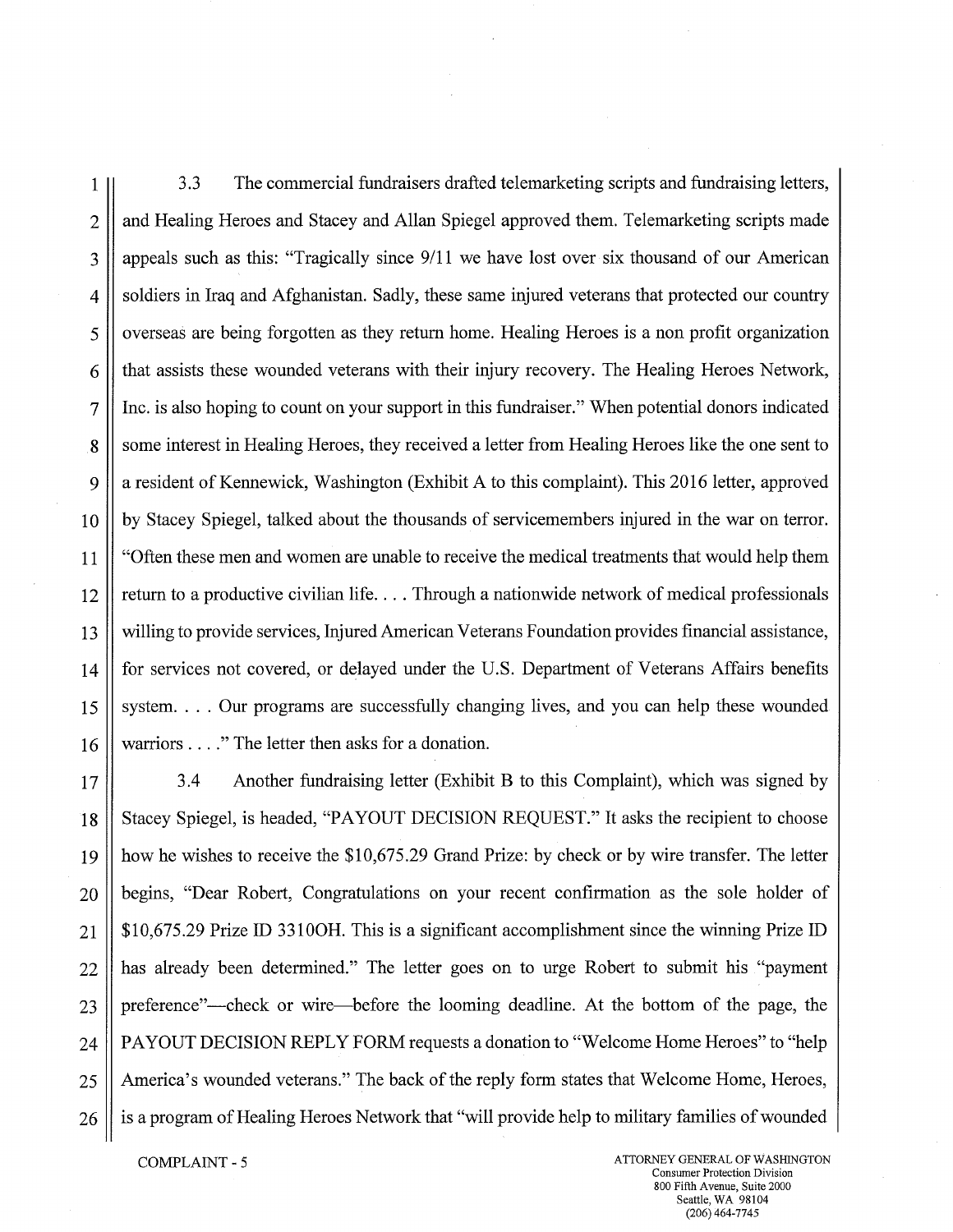1 heroes for basic needs such as food, shelter, and clothing." The net impression created by the  $2 \parallel$  letter is that Robert has won the Grand Prize and need only return the reply form to claim his 3 | prize, and that any money he sends will be used to assist injured veterans.

4 | 3.5 A third fundraising letter (Exhibit C to this Complaint), was signed by Allan 5 Spiegel and approved by Stacey Spiegel. Exhibit C informed recipients that they had won a prize,  $6 \parallel$  told them they had to respond to claim their prize, and asked them to include in their response  $7 \parallel$  "a donation to help in the healing process for a military hero injured in the line of duty..." That 8 | letter was headed, "CONFIRMED PRIZE WINNER ANNOUNCEMENT" and stated in its first 9 | line, "I've got excellent news for [name]! You are a winner!! . This is your official notification  $10$  that you have won a prize." In two places in a box in the upper left hand corner, the figure 11 \$10,500 appears. The letter contains four references to \$10,500. The PRIZE CLAIM 12 CERTIFICATE at the bottom of the letter says, "Amount: \$10,500" and includes a checkbox 13 Stating, "Yes, I want to win the \$10,500."

14 3.6 While the letter contains a couple of inconspicuous hints that the recipient had 15 not necessarily won \$10,500 yet, the thrust of the letter is clearly otherwise. This letter, like 16 Exhibit B, creates a deceptive net impression that the recipient has won a prize. It has a tendency 17 || and capacity to mislead recipients into believing that they had won a prize and that the prize was  $18 \parallel$  \$10,500.

19 3.7 For several years, Healing Heroes conducted at least one sweepstakes every 20 || month. It mailed, or caused to be mailed, many thousands of letters the same as or similar to  $21$  | Exhibits B and C to consumers in Washington and around the country, each one stating that the  $22$  | recipient had won a prize and making numerous references to a prize of \$10,000 or more. Every 23 month, Healing Heroes sent a notice to one  $(1)$  consumer that he or she had won \$100. The notice  $24$  | requested that the winner donate the \$100 back to Healing Heroes. As for the Grand Prize of  $25 \parallel$  \$10,000 or more, two people were awarded that amount in approximately 2010. Since that time,  $26 \parallel$  not a single donor has been awarded the grand prize of more than \$10,500.

COMPLAINT - 6 ATTORNEY GENERAL OF WASHINGTON Consumer Protection Division 800 Fifth Avenue, Suite 2000 Seattle, WA 98104 (206)464-7745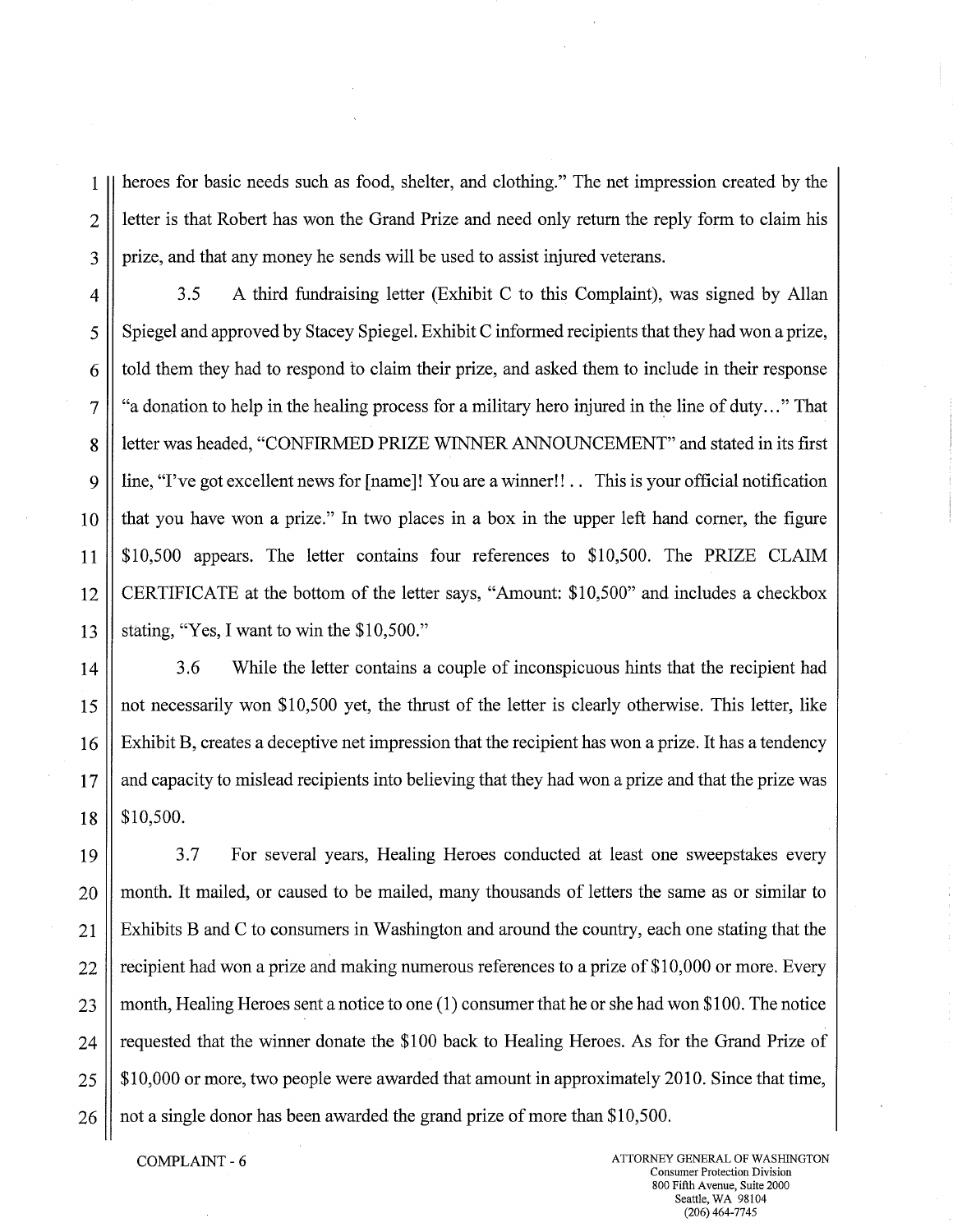1 3.8 At one point, a fundraising corporation recommended that Healing Heroes start 2 calling itself the Injured American Veterans Foundation, a name that was supposed to provide 3 donors with more clarity as to the purpose of the organization. Healing Heroes and Stacey 4 Spiegel adopted the recommendation and launched a campaign for the Injured American 5 Veterans Foundation. Although the Injured American Veterans Foundation was in fact merely a 6 name, not a separate organization or program, Healing Heroes published a website on a page 7 headed, "Injured American Veterans Association", under a title that said, "OUR MISSION", the 8 Sull following description: "The Injured American Veterans Foundation is a special program of 9 Healing Heroes Network ... We ... offer several programs to assist wounded warriors and their 10 families with the difficult transition of returning home after deployment." Exhibit A to this 11 complaint also calls the Injured American Veterans Foundation a "special program" of Healing 12 Heroes.

13 3.9 Healing Heroes also solicited under other names, including but not limited to 14 American Injured Veterans Foundation; Welcome Home, Heroes; Hero Giveaways; Harleys for 15 Heroes; and Get the Bikes.

16 3.10 At the heart of all the solicitations made by Healing Heroes lay the claim that 17 Healing Heroes maintained "a nationwide network of providers" to whom Healing Heroes would 18 refer wounded veterans and who stood ready to provide medical treatment that the V.A. would 19 not provide at all or at least not promptly. The facts are as follows.

**3.11** Healing Heroes waited for medical providers to contact Healing Heroes and ask to be part of its nationwide network. A number of providers, including massage therapists, acupuncturists, chiropractors and others, did that. Healing Heroes maintained a list of 164 || providers in 34 states. Most were chiropractors, massage therapists, hyperbaric oxygen specialists, or acupuncturists. In Washington, for the period 2008 through 2017, Healing Heroes 25 || identified eight (8) providers who had been part of this network at some point. By 2017, three of 26 || these eight Washington providers had stopped practicing or had closed their businesses. Two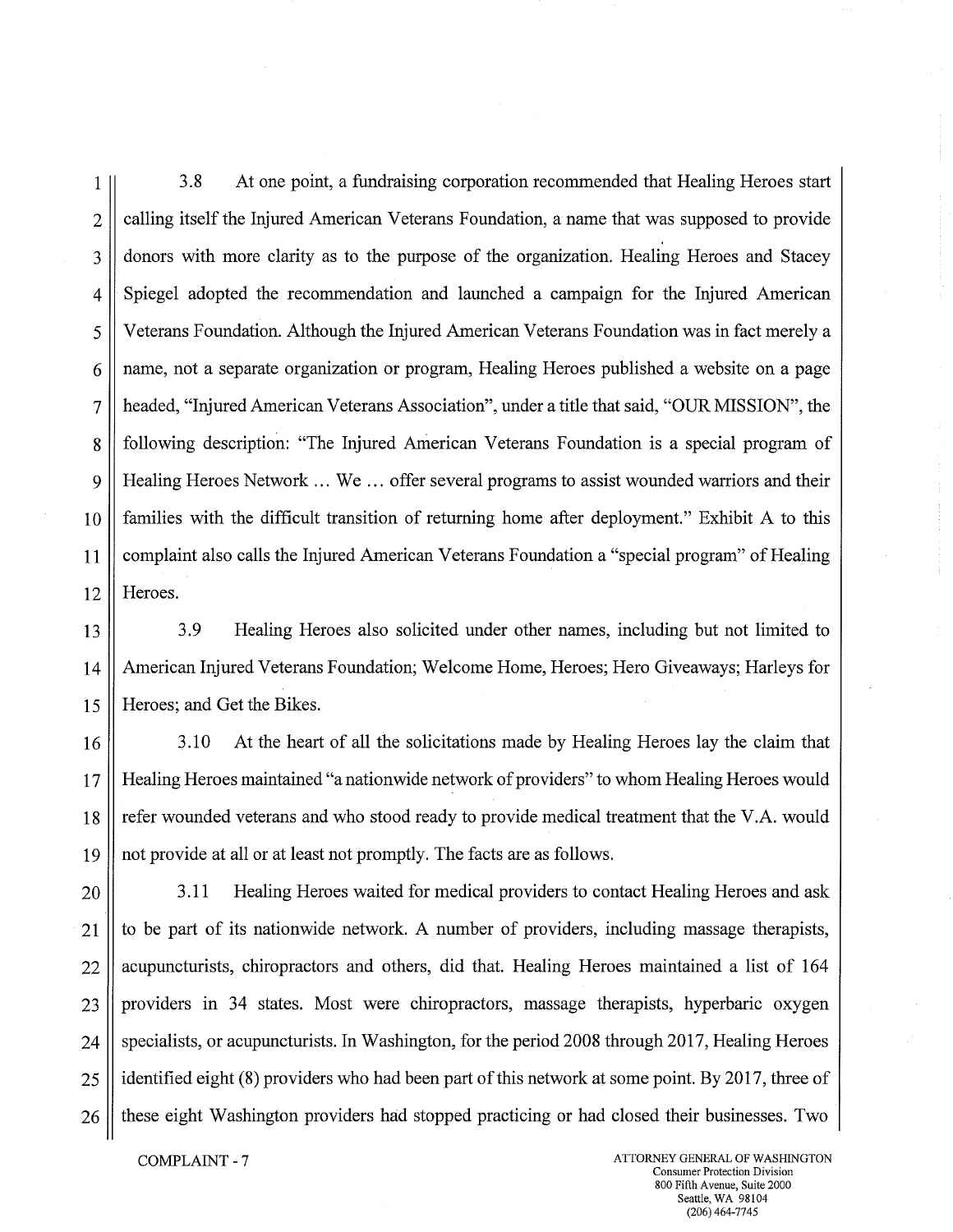I providers had signed up for Healing Heroes but never received a single referral. One provider 2 | had an office manager who was unaware of Healing Heroes. One was told about Healing Heroes 3 || by an existing patient who was hoping to receive free or discounted treatment. She treated that 4 patient, asked Healing Heroes for her \$120 fee for massage therapy, and was told by Stacey 5 Spiegel that things weren't going well and Healing Heroes could only afford to pay her \$30. 6 Later the same provider gave ten massages to a second patient, billed Healing Heroes for \$1200, 7 received a check for \$300, and was advised to consider the \$900 balance her donation.

g 3.12 The final provider, an acupuncturist in Spokane, was the only one who actually 9 had a patient referred to her by Healing Heroes. The patient was a quadriplegic who lived in 10 Montana. The veteran received two sessions, then had to get back home.

11 | 3.13 Healing Heroes informed Washington that from 2015 through 2017, the sum total 12 | of services provided to wounded Washington veterans consisted of one tablet computer given to  $13$  | one veteran.

14 3.14 Under the stress of investigations by the Washington Attorney General's Office 15 and a number of other enforcement agencies from other states, in the fall of 2017, Healing Heroes 16 decided to dissolve. Healing Heroes filed dissolution papers with Florida in December 2017. 17 Upon dissolution, it provided a few laptop computers and approximately \$3000 to another 18 nonprofit.

19 3.15 However, Stacey Spiegel and Neal Spiegel and one other employee remained in 20 | the same office space, this time under the rubric, "Hero Giveaways, LLC." Hero Giveaways.com 21 || had been one of the websites operated by Healing Heroes. While Healing Heroes was active, it 22 | used the HeroGiveaways.com website to sell t-shirts and decals to raise money for Healing 23 Heroes. The HeroGiveaways.comwebsite represented to potential purchasers that donations 24 would support wounded veterans. Selling t-shirts and decals was lucrative. During Healing 25 Heroes' last full year in operation, 2017, Healing Heroes netted more than \$700,000 by selling 26 | inventory, most of it t-shirts and decals offered on HeroGiveaways.com.

COMPLAINT - 8 ATTORNEY GENERAL OF WASHINGTON Consumer Protection Division 800 Fifth Avenue, Suite 2000 Seattle, WA 98104 (206) 464-7745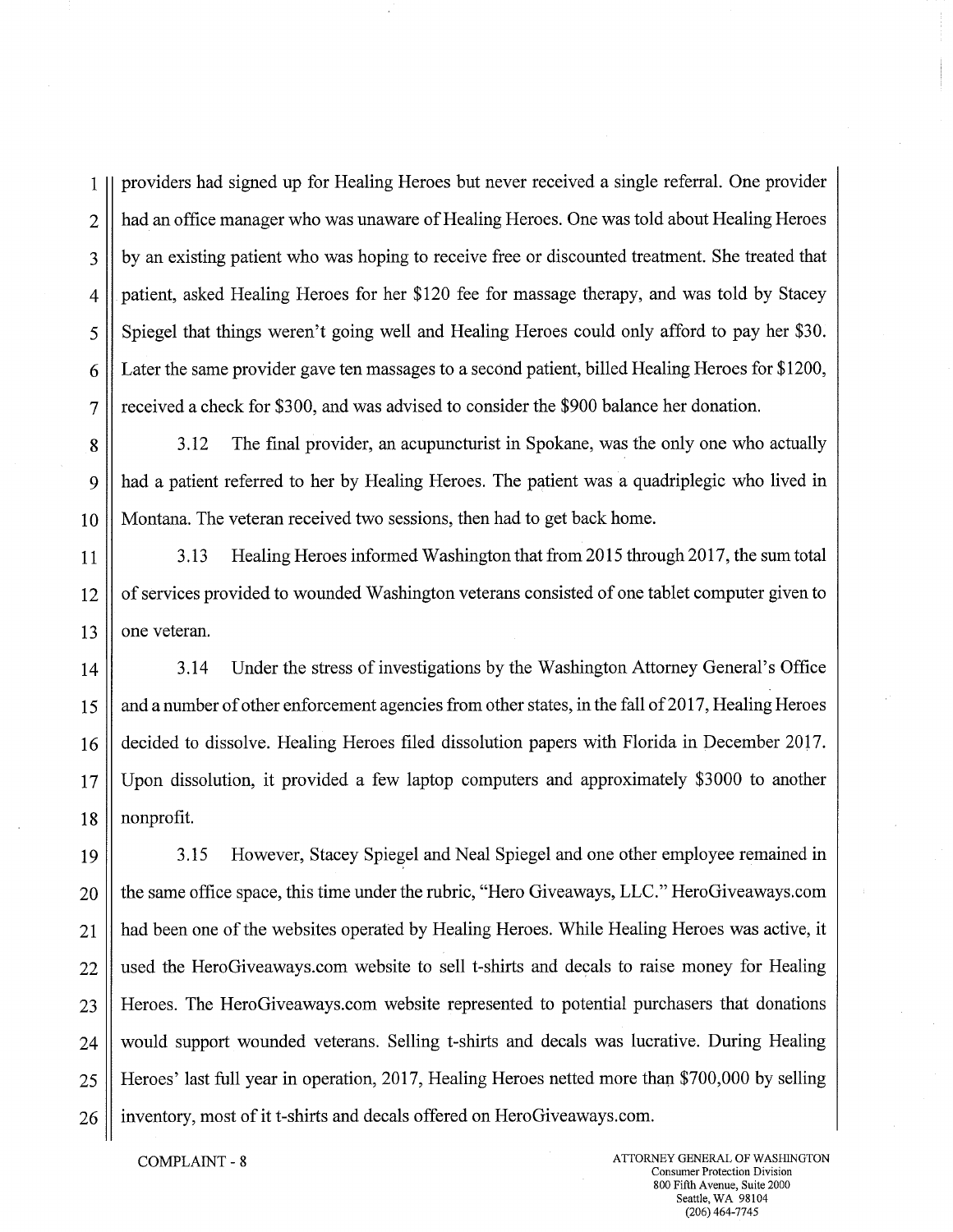1 3.16 Hero Giveaways, LLC is a for-profit company. As of July 11, 2018, it had not 2 donated anything to a veterans' cause or any other charitable organization, and on that same date, 3 Stacey Spiegel admitted it had no plans to do so before she claimed that it did. Nevertheless, it 4 continued to maintain the HeroGiveaways.comwebsite, including many of the representations 5 that purchases would assist wounded veterans, throughout the first half of 2018 and into July  $6 \parallel 2018.$ 

7 3.17 One page on HeroGiveaways.combore a headline, "Supporting Military .8 Veterans And Their Families." Below that, the page stated, "Since 2011, Hero Giveaways has 9 empowered wounded veterans and their families. Since that time, donations have helped provide 10 important assistance through a variety of different programs Hero Giveaways offers." The page 11 encouraged customers to donate or purchase, and stated, "All proceeds from merchandise sales 12 benefit wounded veterans and their families." Another page encouraged motorcycle clubs to 13 partner with them "to raise funds for Hero Giveaways." A page of "Past Hero Giveaway 14 Winners" provided testimonials from 11 past winners of motorcycles through a "Get the Bikes" 15 program. Most of these winners gushed about how donations support the wounded veterans. 16 Winner Frank A. of New York "heard about Get the Bikes through Facebook and after some 17 research, was happy to learn that the donations to Get the Bikes goes [sic] straight to supporting 18 the military and their families." All of these pages were still live in June or July 2018. The content 19 of the HeroGiveaways.com website has the tendency and capacity to deceive customers into 20 believing that this for-profit company is a charity that assists wounded veterans, and in some 21 instances that it is actually Healing Heroes Network, the nonprofit. All of this web content was 22 || created or approved by Stacey Spiegel and Neal Spiegel.

23 3.18 Defendants displayed advertisements for decals sold by Healing Heroes through 24 | the HeroGiveaways.com website, and later by Hero Giveaways, LLC through the same website, 25 that claimed all proceeds helped wounded veterans. The same website, both under Healing 26 Heroes and later under Hero Giveaways, LLC, claimed that donations to Get the Bikes "goes"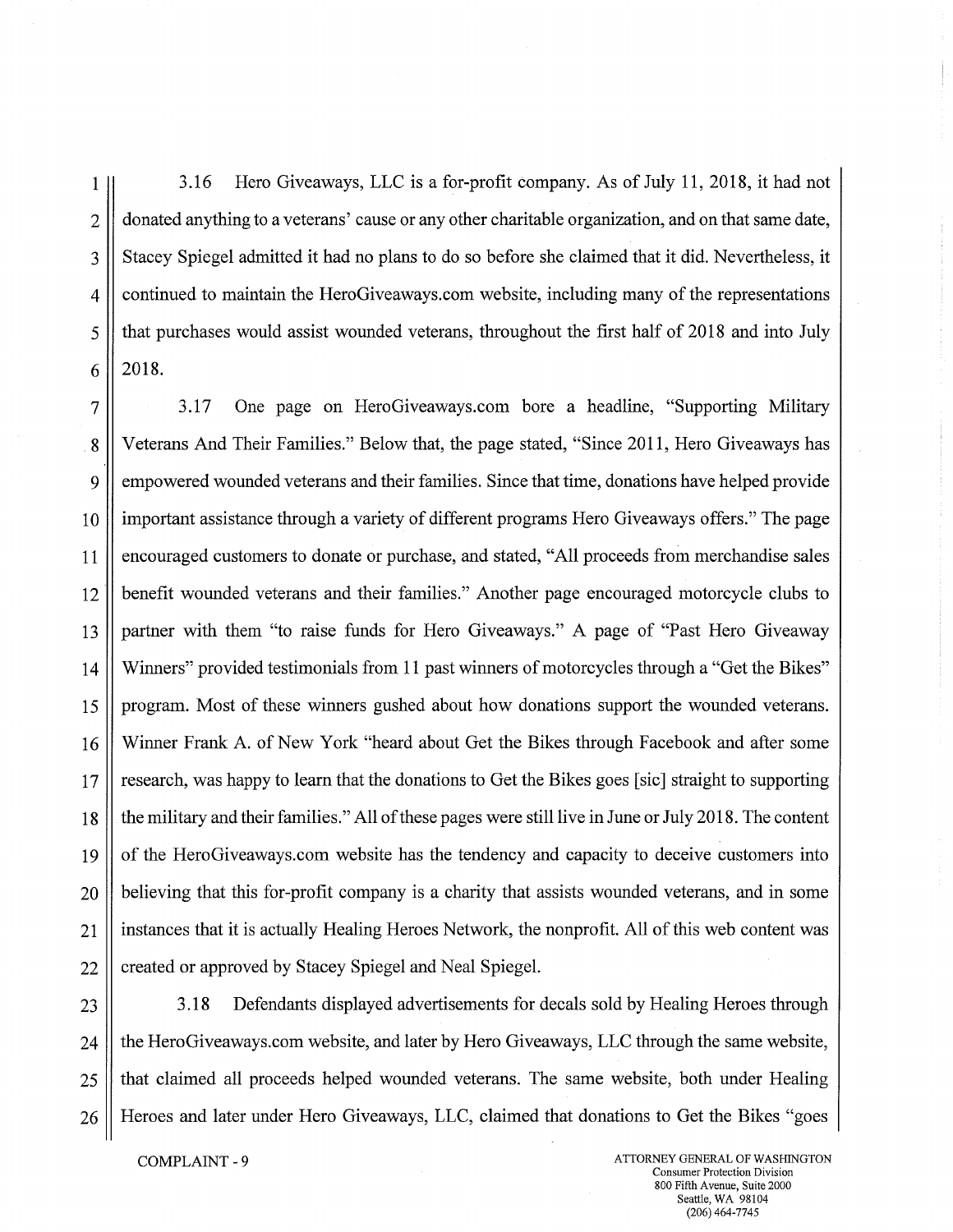1 straight to supporting the military and their families." These representations had the tendency  $2 \parallel$  and capacity to mislead many consumers into believing that 100% of their donations would go 3 | toward supporting military families. In fact, only a tiny portion did that.

4 3.19 Although Healing Heroes purported to dissolve and close in December, 2017, it 5 did not prevent third-party websites such as GreatNonprofits.org from continuing to solicit 6 contributions for Healing Heroes. Donors were still able to make donations to Healing Heroes 7 | through GreatNonprofits.org months after Healing Heroes dissolved.

8 3.20 According to various reports and registrations it filed over the year, Healing 9 Heroes raised at least \$20 million from 2008 through 2017, most or all of it through a 10 combination of deceptive or misleading representations. The portion that went to pay for medical 11 Services to wounded veterans, or direct aid to them or their families, was quite minimal. Not only 12 did all proceeds not go to assisting veterans, in fact, only a very small portion actually did.

13 3.21 In May 2018, Healing Heroes reported to the Internal Revenue Service that in 14 calendar year 2017, Healing Heroes took in total revenue of \$2,878,275—most of it from 15 contributions and grants, but a net of \$722,099 from selling merchandise—and spent \$13,548 in 16 direct aid to returning, injured veterans for food, clothing, utilities, rent, and other necessities, 17 \$3,096 for computer tablets provided to injured veterans with traumatic brain injuries or post 18 traumatic stress disorder, and \$2,405 on grants to wounded veterans for medical and other 19 services, for a grand total of \$19,409 on grants and other assistance to veterans. In other words, 20 Healing Heroes in 2017 spent less than one percent of its revenues on direct services to veterans.

21  $\parallel$  3.22 In 2016, the previous year, the numbers were worse. In that year, Healing Heroes'  $22$  | total revenue was \$2,709,338 and it spent only \$13,387 on grants and other direct services to 23 veterans, which amounts to less than one half of one percent. And the total spent providing 24 medical services to veterans, the core service that Healing Heroes bragged about in its  $25$  solicitations, was a paltry \$1,128. There was also a handful of providers who were not paid by 26 | Healing Heroes and were deemed to have donated their services.

COMPLAINT - 10 **ATTORNEY GENERAL OF WASHINGTON** Consumer Protection Division 800 Fifth Avenue, Suite 2000 Seattle, WA 98104 (206)464-7745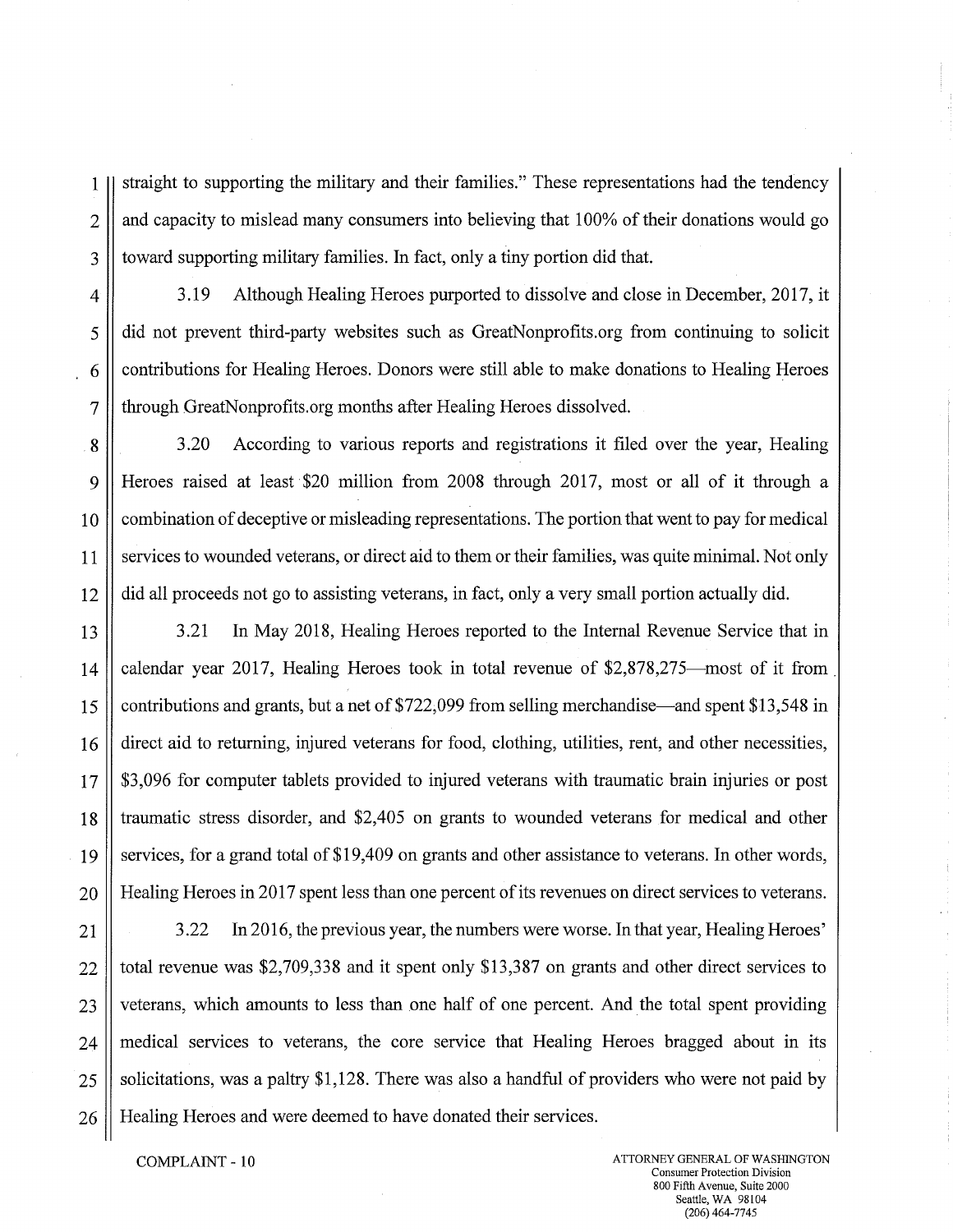1 3.23 In 2016 and 2017, in the entire United States, Healing Heroes provided paid  $2 \parallel$  medical services to a total of ten veterans.

3.24 By making charitable solicitations that claimed Healing Heroes was "assist [ing] 4 these wounded veterans with their injury recovery," "successfully changing lives" (Exhibit A) 5 and other, similar representations, Healing Heroes expressly or implicitly represented to 6 | potential donors and customers that Healing Heroes operated a charitable program that provided 7 | paid medical and other assistance to injured veterans, and that each donation or purchase would 8 advance that program—when, in fact, especially in 2016 and 2017 when it spent less than one 9 | percent of donations on any kind of direct aid to veterans, Healing Heroes did not use donations 10 || and purchases to operate a charitable program that provided paid medical services and other 11 assistance to injured veterans, but rather used donors' contributions to benefit itself, its vendors, 12 including a firm owned by Neal Spiegel and his brother, and the fundraising companies.

13 3.25 Where did the rest of the money go? The vast majority of it was paid to 14 commercial fundraisers. The rest went to expenses like advertising, salaries (\$117,525 in 2016), 15 rent, insurance, t-shirts and decals to sell, office expenses, and accounting services. Healing 16 Heroes spent more on accounting in 2016 than it did on direct aid to veterans. From 2015 through 17 2017, Healing Heroes also bought at least \$533,307.27 worth of t-shirts and decals from Charity 18 Resources, LLC, a/k/a Spiegel Outfitters, a company owned by Neal Spiegel and Benjamin 19 Spiegel and managed by Benjamin Spiegel, who is Neal's brother and the other son of Stacey 20 || and Allan Spiegel. These were the t-shirts and decals Healing Heroes sold at a profit on 21 | HeroGiveaways.com.

22  $\parallel$  3.26 In spite of spending only \$13,387 on direct aid to veterans in 2016, Healing 23 Heroes filed or caused to be filed with the IRS returns claiming that it spent more than \$250,000  $24$  | on program expenses. It got to this inflated figure by counting part of what it spent on things like 25 advertising and promotion, "community outreach" (such as pub crawls designed to advertise the  $26 \parallel$  existence of Healing Heroes), and information technology as program expenses. Healing Heroes'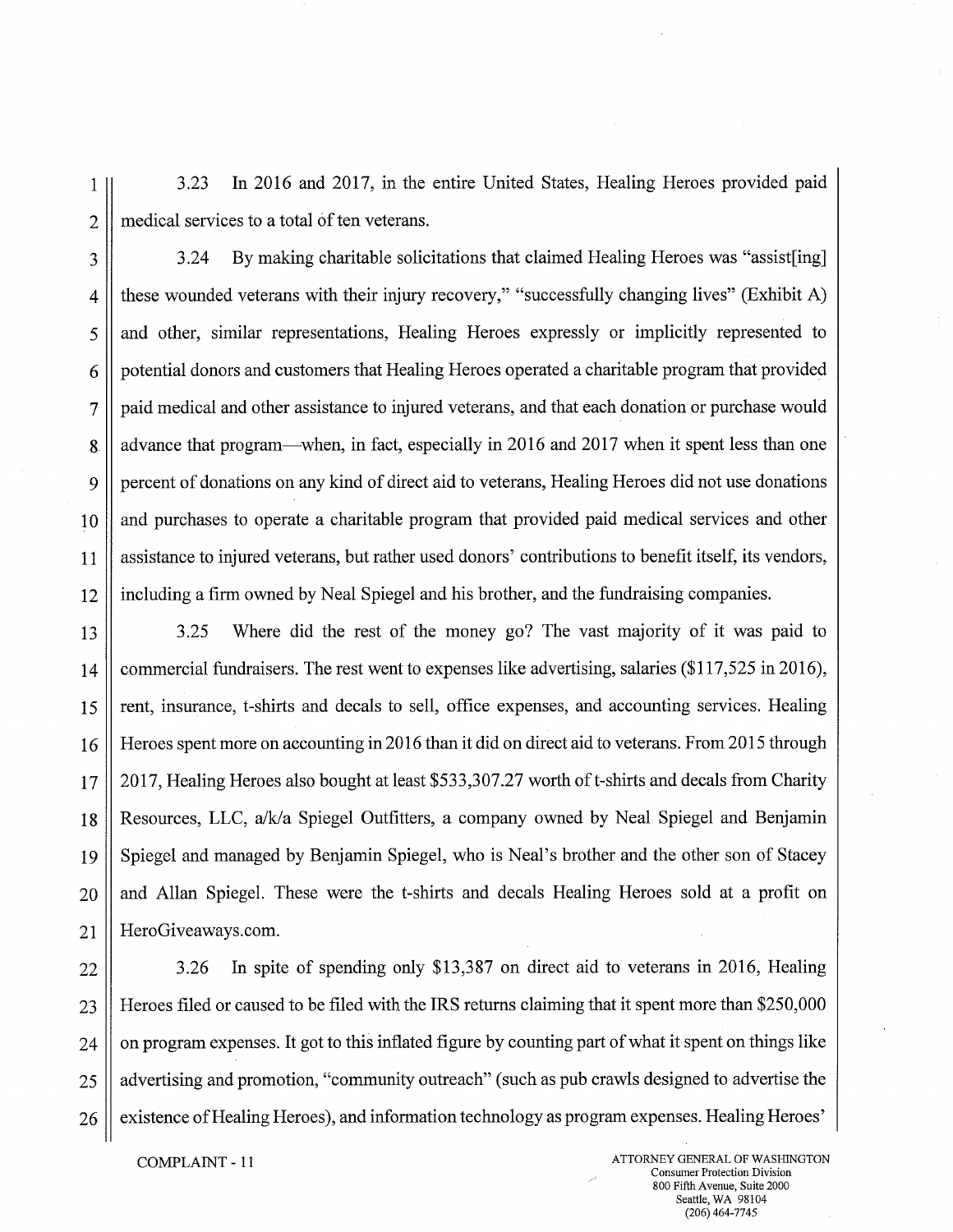1 abuse of joint cost allocation rules inflated its program expenses from less than half a percent to 2 | just under ten percent, and had the tendency or capacity to mislead readers of this public 3 document.

4 3.27 Healing Heroes engaged in this improper and deceptive joint cost allocation 5 throughout its corporate life. Healing Heroes did not file financial statements with the 6 Washington Secretary of State for its last two years of operation, but for 2015, when the direct  $7 \parallel$  aid to veterans that it reported on its tax return totaled somewhat less than \$200,000, Healing 8 Heroes reported on its annual Washington registration that it spent \$776,025 on "Program 9 Services." Healing Heroes' inflated figures for program expenses in IRS filings and filings with 10 the Washington Secretary of State had the tendency and capacity to deceive donors and 11 | customers.

12 3.28 Healing Heroes conducted charitable solicitations in Washington from at least 13 2009 to 2017. It registered annually as a charitable organization with the Washington Secretary 14 of State. However, Healing Heroes did not file the required financial reports for 2016 and 2017. 15 Hero Giveaways, LLC has conducted charitable solicitations throughout the country, including 16 || on information and belief in Washington, through its website, since January 2018. Hero 17 Giveaways, LLC has not registered as a charitable organization with the Washington Secretary  $18$  | of State.

**IV. FIRST CAUSE OF ACTION** 

**False and Misleading Charitable Solicitations** 

- 19
- 20 **(Healing Heroes and Stacey, Neal and Allan Spiegel)**
- 

21 | 4.1 Plaintiff realleges Paragraphs 1.1 through 3.28 and incorporates them herein as if  $22$  | set forth in full.

23 | 4.2 Defendants Healing Heroes, Stacey Spiegel, Neal Spiegel and Allan Spiegel have 24 made false, misleading, and deceptive statements to consumers in charitable solicitation— 25 Seeking donations, purchases, or sweepstakes or prize entries. Such misrepresentations have  $26 \parallel$  included, but are not limited to: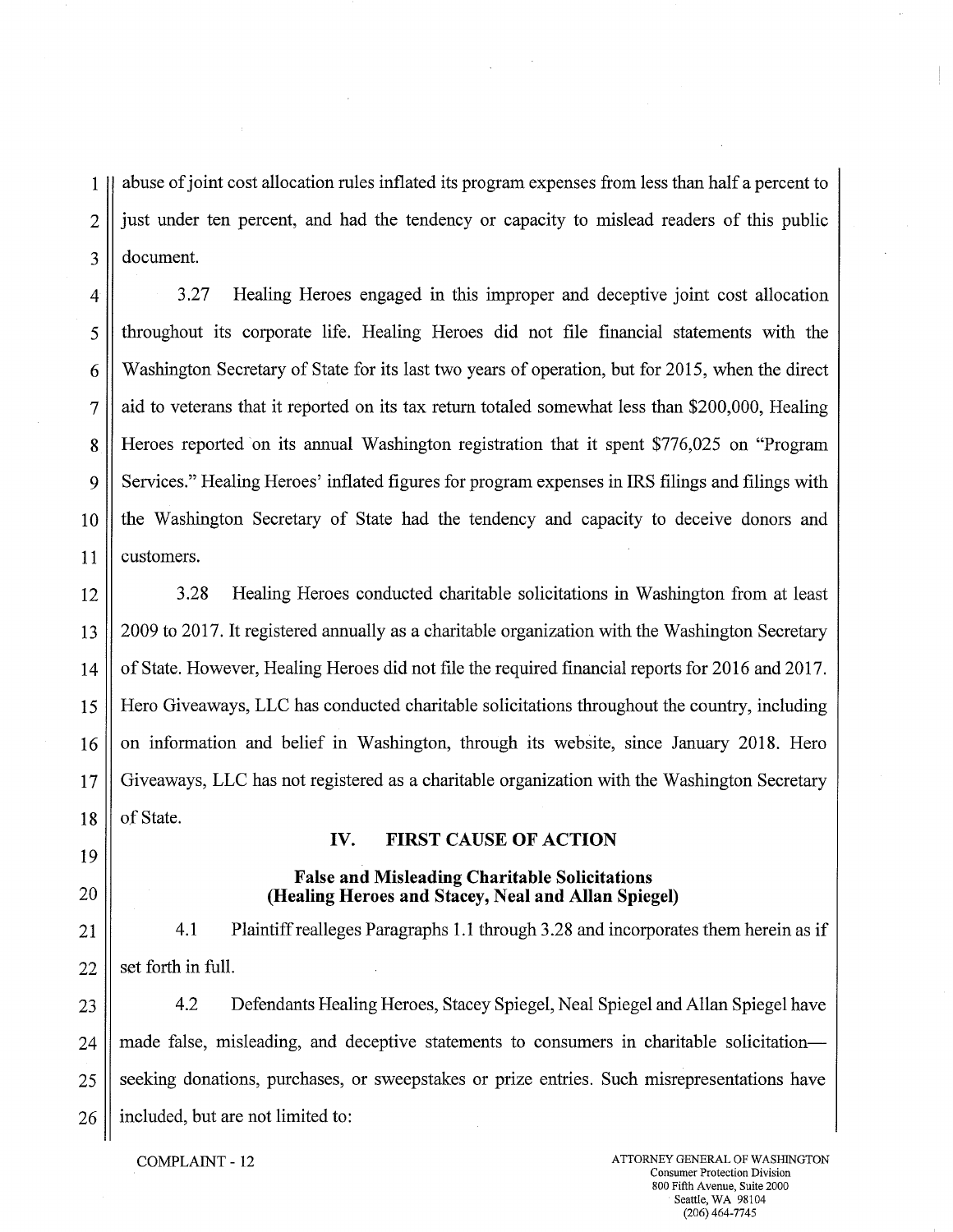I • By making charitable solicitations that claimed healing Heroes was 2 ||  $\blacksquare$  "assisting these wounded veterans with their injury recovery," 3 || "successfully changing lives" and other, similar representations, Healing 4 Heroes expressly or implicitly represented to potential donors and 5 customers that Healing Heroes operated a charitable program that 6 provided paid medical and other assistance to injured veterans, and that 7 each donation or purchase would advance that program—when, in fact, g especially in 2016 and 2017 when it spent less than one percent of 9 donations on any kind of direct aid to veterans, Healing Heroes did not 10 use donations and purchases to operate a charitable program that provided 11 || 12 ||<br>used them to benefit itself, its vendors, including a firm owned by Neal 13 || Spiegel and his brother, and the fundraising companies; 14 • Representing expressly or implicitly to many thousands of potential 15 donors through sweepstakes letters that every one of them has already 16 || won a prize, and implying that the amount they have won is \$10,500 or 17 || communities other amount in excess of \$10,000, when in fact very few have won any 18 prize at all, most of those have won only \$100, and no one at all has won 19 || the Grand Prize of approximately \$10,500 since approximately 2010; 20 || Representing expressly that Injured American Veterans Foundation is "a 21 || special program" of Healing Heroes, when in fact it is simply a fictitious 22 || name chosen for its appeal to donors; 23 || Representing expressly that Healing Heroes maintains and refers

24 || wounded veterans to "a nationwide network" of medical providers ready 25 || 26 **by the Veterans Administration**, when in fact many of the providers in the

COMPLAINT - 13 ATTORNEY GENERAL OF WASHINGTON Consumer Protection Division 800 Fifth Avenue, Suite 2000 Seattle, WA 98104 (206) 464-7745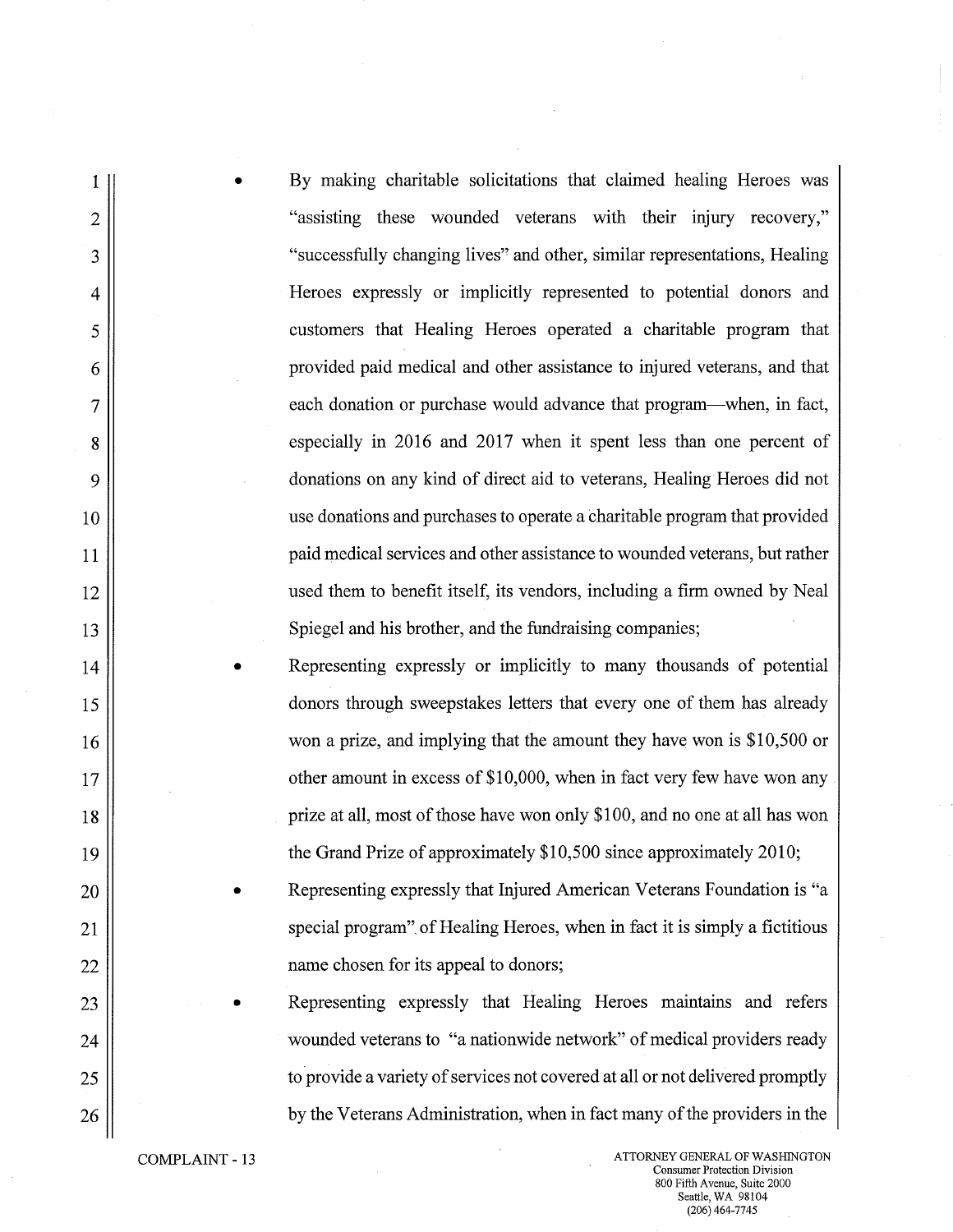|                | purported network have performed only one service or none at all, often                                                                                                       |  |  |
|----------------|-------------------------------------------------------------------------------------------------------------------------------------------------------------------------------|--|--|
| $\overline{2}$ | for pre-existing patients who were not referred by Healing Heroes, many                                                                                                       |  |  |
| 3              | of the services consisting of acupuncture or massage, and for which many                                                                                                      |  |  |
| 4              | have been paid only a small portion of their rate;                                                                                                                            |  |  |
| 5              | Representing expressly or implicitly through misleading filings with the                                                                                                      |  |  |
| 6              | Internal Revenue Service and the Washington Secretary of State that their                                                                                                     |  |  |
| 7              | expenses on Healing Heroes' "programs" was substantially more than it                                                                                                         |  |  |
| 8              | really was; and                                                                                                                                                               |  |  |
| 9              | Representing expressly in some instances that all proceeds would go to                                                                                                        |  |  |
| 10             | wounded veterans or to military servicemembers and their families, when                                                                                                       |  |  |
| 11             | in fact only a minimal portion of proceeds were used to assist wounded                                                                                                        |  |  |
| 12             | veterans or military servicemembers and their families.                                                                                                                       |  |  |
| 13             | 4.3<br>The<br>conduct<br>described<br>paragraphs 4.1<br>through<br>4.2<br>violates<br>in                                                                                      |  |  |
| 14             | RCW 19.09.100(15). Pursuant to RCW 19.09.340, violations of the Charitable Solicitations Act                                                                                  |  |  |
| 15             | are unfair and deceptive acts in trade or commerce and <i>per se</i> violations of the Consumer                                                                               |  |  |
| 16             | Protection Act, RCW 19.86.                                                                                                                                                    |  |  |
| 17             | <b>SECOND CAUSE OF ACTION</b><br>V.                                                                                                                                           |  |  |
| 18             | <b>False and Misleading Charitable Solicitations</b>                                                                                                                          |  |  |
| 19             | (Hero Giveaways, LLC and Stacey and Neal Spiegel)                                                                                                                             |  |  |
| 20             | Plaintiff realleges Paragraphs 1.1 through 4.3 and incorporates them herein as if<br>5.1<br>set forth in full.                                                                |  |  |
| 21             |                                                                                                                                                                               |  |  |
| 22             | 5.2<br>Defendants Hero Giveaways, LLC, Stacey Spiegel and Neal Spiegel since<br>January 2018 have made false, misleading, and deceptive statements to consumers in charitable |  |  |
| 23             | solicitations-seeking purchases, prize entries and donations that would supposedly help                                                                                       |  |  |
| 24             | wounded veterans or members of the military. Such misrepresentations have included, but are                                                                                   |  |  |
| 25             | not limited to:                                                                                                                                                               |  |  |
| 26             |                                                                                                                                                                               |  |  |

 $\sim$ 

ý.

 $\label{eq:1} \frac{1}{\sqrt{2\pi}}\int_{0}^{\pi} \frac{1}{\sqrt{2\pi}}\left(\frac{1}{\sqrt{2\pi}}\right)^{2} \frac{1}{\sqrt{2\pi}}\int_{0}^{\pi} \frac{1}{\sqrt{2\pi}}\left(\frac{1}{\sqrt{2\pi}}\right)^{2} \frac{1}{\sqrt{2\pi}}\int_{0}^{\pi} \frac{1}{\sqrt{2\pi}}\frac{1}{\sqrt{2\pi}}\frac{1}{\sqrt{2\pi}}\frac{1}{\sqrt{2\pi}}\frac{1}{\sqrt{2\pi}}\frac{1}{\sqrt{2\pi}}\frac{1}{\sqrt{2\pi}}\frac$ 

 $\overline{1}$ 

 $\bar{\mathcal{L}}$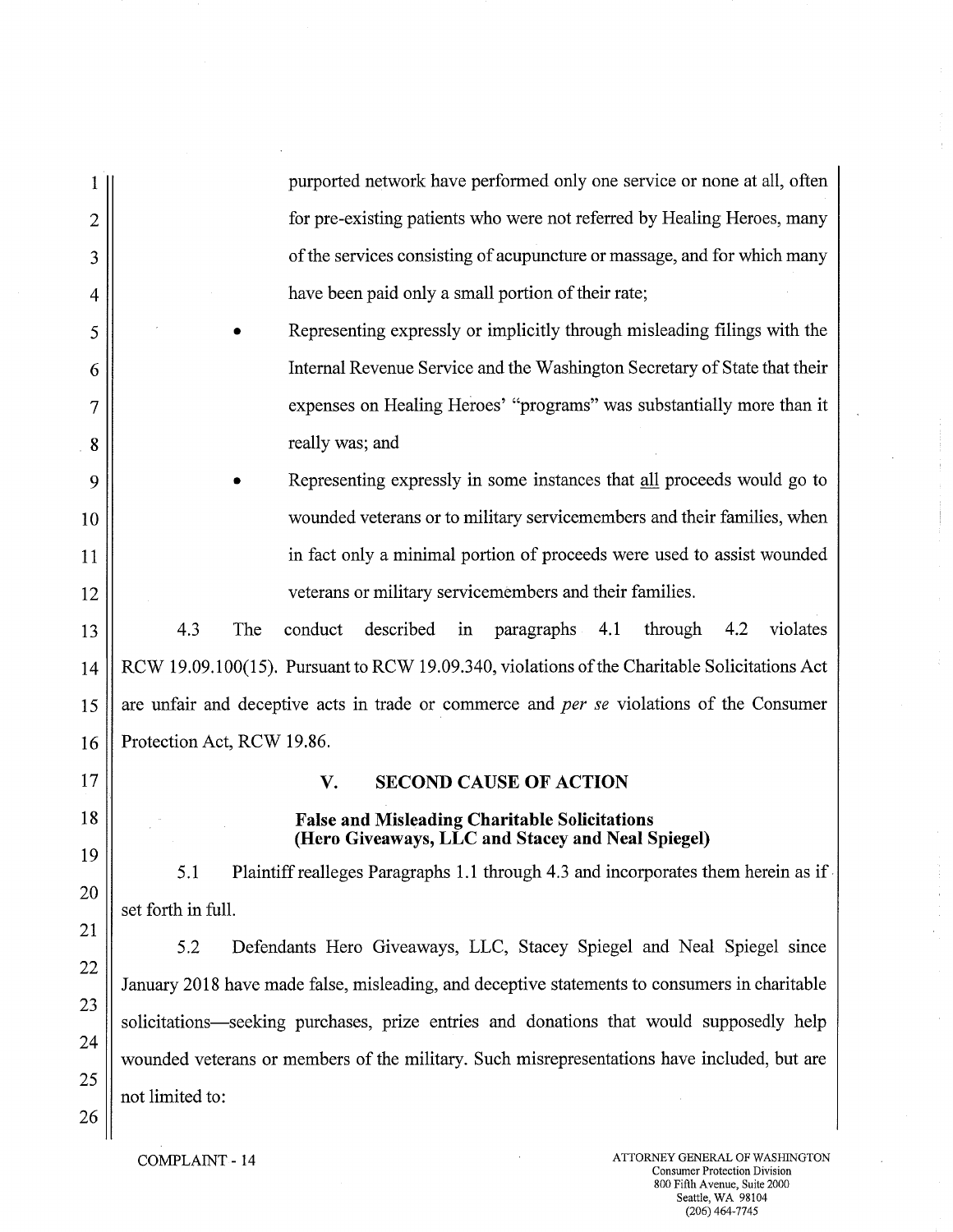| $1\vert$                | Representing to potential purchasers of t-shirts and stickers, and potential<br>$\bullet$ |
|-------------------------|-------------------------------------------------------------------------------------------|
| $\overline{2}$          | donors and other participants in a prize entry, with statements on its                    |
| 3                       | website and by using the same website previously used by Healing                          |
| $\overline{\mathbf{4}}$ | Heroes, that proceeds would assist veterans, wounded veterans, or                         |
| 5                       | members of the military, when in fact Hero Giveaways, LLC is a for-                       |
| 6                       | profit company that as of July 11, 2018 had provided no such assistance                   |
| $\overline{7}$          | and had no plans to do so;                                                                |
|                         |                                                                                           |

8 | Representing implicitly to potential purchasers of t-shirts and stickers, and 9 potential donors and other participants in a prize entry, by using a name 10 || and website recently used by Healing Heroes, and by using descriptions 11 || 12 || Hero Giveaways, LLC but from Healing Heroes, that Hero Giveaways, 13 || 14 || that as of July 11, 2018 had provided no charitable assistance and had no 15 || plans to do so.

16 5.3 By seeking to sell t-shirts and decals, and induce prize entries, through appeals to 17 charitable causes such as helping wounded veterans, servicemembers and their families, Hero 18 Giveaways, LLC engaged in charitable solicitations throughout the United States including 19 Washington.

 $20$   $\parallel$  5.4 The conduct described in paragraphs 5.1 through 5.3 violates 21 RCW 19.09.100(15). Pursuant to RCW 19.09.340, violations of the Charitable Solicitations Act  $22$  || are unfair and deceptive acts in trade or commerce and per se violations of the Consumer 23 || Protection Act, RCW 19.86.

24 25 26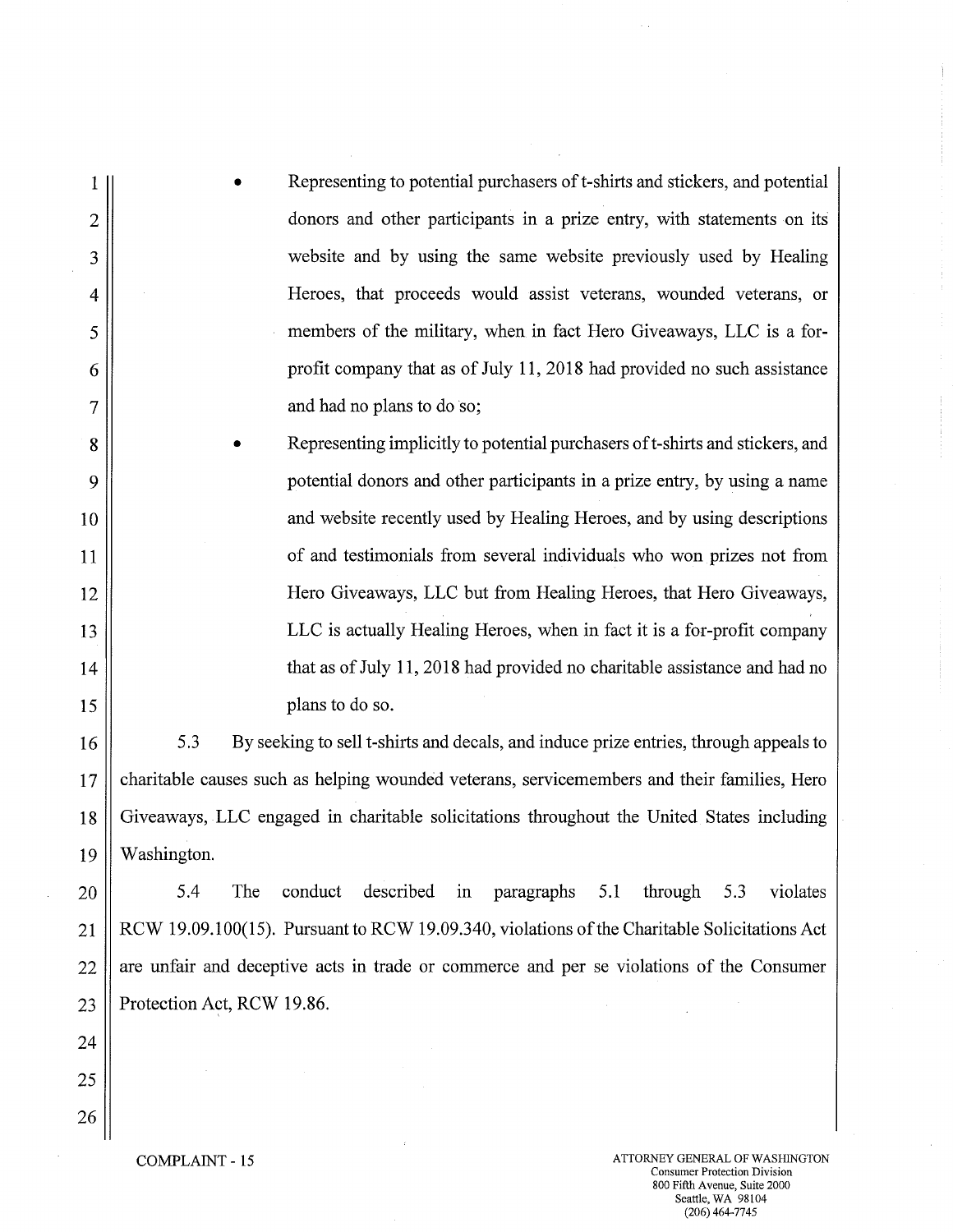|                                                                                         | <b>THIRD CAUSE OF ACTION</b><br>VI.                                                                 |  |  |  |  |
|-----------------------------------------------------------------------------------------|-----------------------------------------------------------------------------------------------------|--|--|--|--|
|                                                                                         | <b>Misrepresentations In Trade Or Commerce</b>                                                      |  |  |  |  |
| $\overline{2}$                                                                          | (Hero Giveaways, LLC and Stacey and Neal Spiegel)                                                   |  |  |  |  |
| 3                                                                                       | 6.1<br>Plaintiff realleges Paragraphs 1.1 through 5.4 and incorporates them herein as if            |  |  |  |  |
| $\overline{4}$                                                                          | set forth in full.                                                                                  |  |  |  |  |
| 5                                                                                       | 6.2<br>By engaging in the conduct alleged in paragraphs 5.1 through 5.4, Defendants                 |  |  |  |  |
| $\frac{1}{6}$                                                                           | Hero Giveaways, LLC and Stacey and Neal Spiegel made a number of express and implicit               |  |  |  |  |
| $\overline{7}$                                                                          | misrepresentations to customers and potential customers of their for-profit business that had the   |  |  |  |  |
| 8                                                                                       | tendency or capacity to mislead those customers.                                                    |  |  |  |  |
| 9                                                                                       | 6.3<br>The conduct described in paragraphs 5.1 through 6.2 constitutes unfair and                   |  |  |  |  |
| 10                                                                                      | deceptive acts and practices and violates RCW 19.86.020, the Consumer Protection Act.               |  |  |  |  |
| 11                                                                                      | <b>FOURTH CAUSE OF ACTION</b><br>VII.                                                               |  |  |  |  |
| 12                                                                                      |                                                                                                     |  |  |  |  |
| 13                                                                                      | <b>Conducting Unregistered Charitable Solicitations</b><br>(Healing Heroes and Hero Giveaways, LLC) |  |  |  |  |
| 14                                                                                      | 7.1<br>Plaintiff realleges paragraphs 1.1 through 6.3 and incorporates them herein by               |  |  |  |  |
| 15                                                                                      | this reference.                                                                                     |  |  |  |  |
| 16                                                                                      | 7.2<br>Beginning on or about January 2018 and continuing until at least July 2018,                  |  |  |  |  |
| 17                                                                                      | Defendant Hero Giveaways, LLC, engaged in charitable solicitations toward the general public        |  |  |  |  |
| 18                                                                                      | in the state of Washington without registering with the Washington Secretary of State as a          |  |  |  |  |
| 19                                                                                      | charitable organization. Because Neal Spiegel was compensated for his work, Hero Giveaways,         |  |  |  |  |
| 20                                                                                      | LLC was not eligible for an exemption from registration.                                            |  |  |  |  |
| 21                                                                                      | 7.3<br>For calendar years 2016 and 2017, although Defendant Healing Heroes registered               |  |  |  |  |
| 22                                                                                      | as a charitable organization with the Washington Secretary of State, it did not did not file the    |  |  |  |  |
| 23                                                                                      | required financial reports with the Washington Secretary of State. In spite of this, Healing Heroes |  |  |  |  |
| 24                                                                                      | continued to engage in charitable solicitations in Washington at least through the end of 2017.     |  |  |  |  |
| 25                                                                                      | 7.4<br>The conduct described in paragraphs 7.1 through 7.3 violates the Charitable                  |  |  |  |  |
| 26                                                                                      | specifically RCW 19.09.065 and RCW<br>Solicitations<br>Act,<br>19.09.075.<br>Pursuant to            |  |  |  |  |
| ATTORNEY GENERAL OF WASHINGTON<br>COMPLAINT - 16<br><b>Consumer Protection Division</b> |                                                                                                     |  |  |  |  |

 $\label{eq:2} \frac{d\mathbf{r}}{dt} = \frac{1}{2} \mathbf{r} \mathbf{r}^2$ 

 $\bar{\beta}$ 

 $\hat{J}$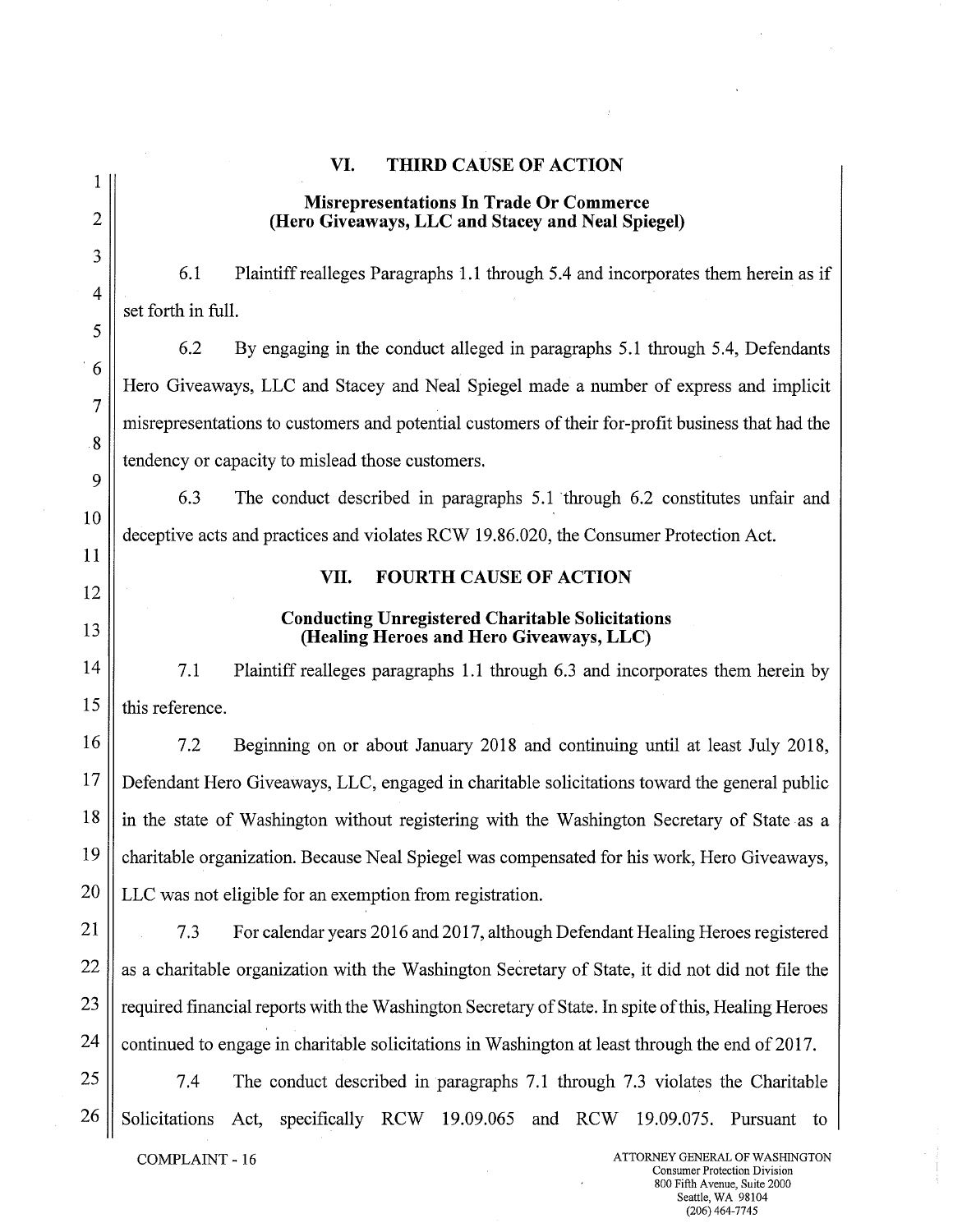$2 \parallel$  the Consumer Protection Act, RCW 19.86. 3 **VIII. PRAYER FOR RELIEF**  4 WHEREFORE, Plaintiff State of Washington prays for relief as follows: 5 8.1 That the Court adjudge and decree that the Defendants have engaged in the  $6 \parallel$  conduct complained of herein. 7 8.2 That the Court adjudge and decree that the conduct complained of constitutes 8 violations of the Charitable Solicitations Act, RCW 19.09, and violations of the Consumer 9 || Protection Act. 10 8.3 That the Court adjudge and decree that the conduct complained of constitutes 11 unfair or deceptive acts and practices and an unfair method of competition and is unlawful in 12 violation of the Consumer Protection Act, RCW 19.86.020. 13 8.4 That the Court issue temporary, preliminary and permanent injunctions enjoining 14 || and restraining the Defendants, and their representatives, successors, assigns, officers, agents, 15 Servants, employees, and all other persons acting or claiming to act for, on behalf of, or in active 16 concert or participation with the Defendants, from continuing or engaging in the unlawful 17 | conduct complained of herein. 18 8.5 That the Court assess civil penalties, pursuant to RCW 19.86.140, of up to two 19 thousand dollars (\$2,000.00) per violation against the Defendants for each and every violation  $20 \parallel$  of RCW 19.86.020 caused by the conduct complained of herein. 21 8.6 That the Court make such orders pursuant to RCW 19.86.080 as it deems 22 || appropriate to provide for restitution to consumers directly or by cy pres to one or more nonprofit 23 || organizations of money or property acquired by the Defendants as a result of the conduct  $24$  | complained of herein. 25 8.7 That the Court make such orders pursuant to RCW 19.86.080 to provide that the 26 | Plaintiff, State of Washington, recover from the Defendants the costs of this action, including COMPLAINT - 17 ATTORNEY GENERAL OF WASHINGTON Consumer Protection Division

1 RCW 19.09.340, the violations described in paragraphs 7.1 through 7.3 are *per se* violations of